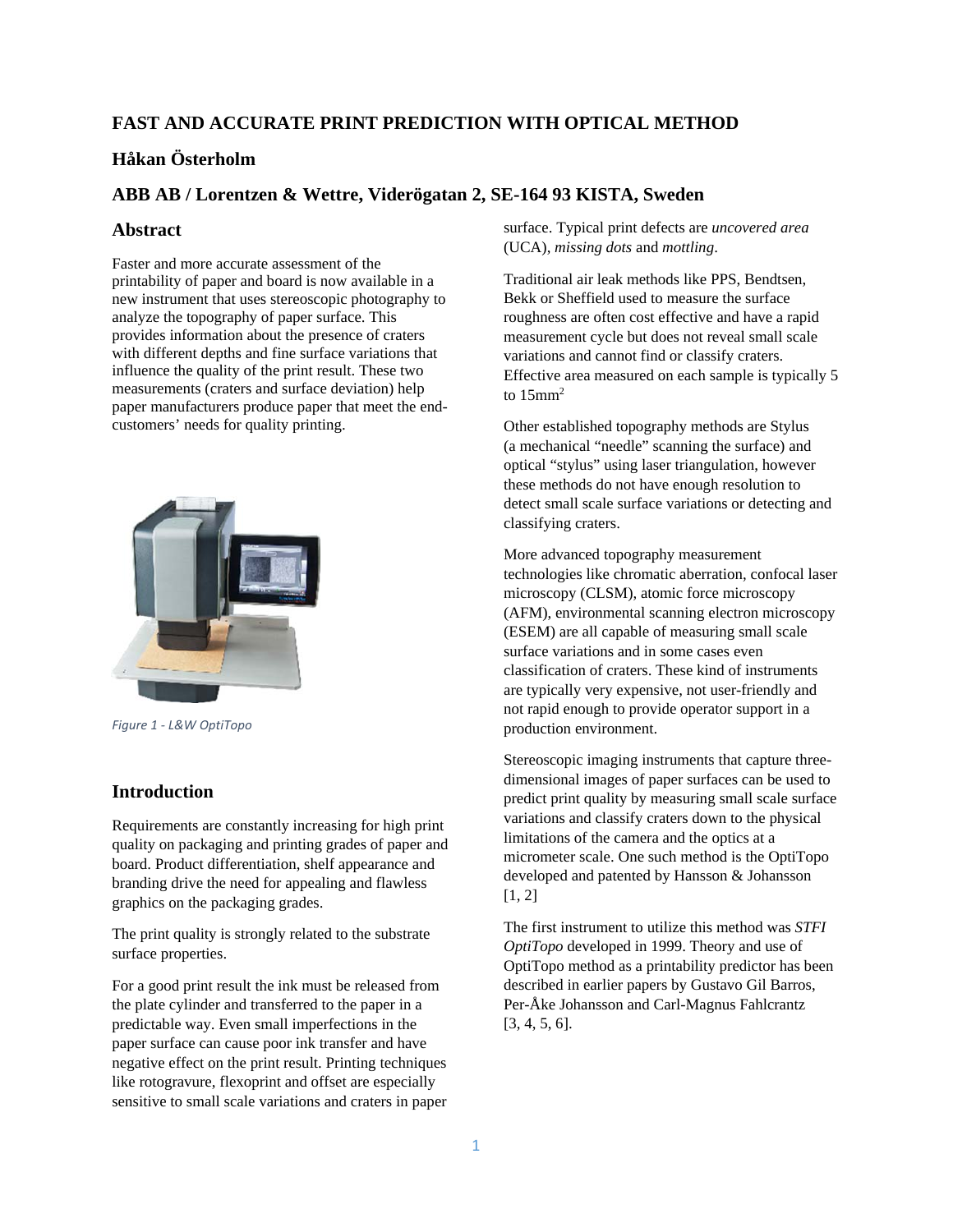

*Figure 2 ‐ STFI OptiTopo (3rd gen)*

The *STFI OptiTopo* was in its first versions purely an experimental instrument but later, modified versions were sold to 3rd part customers, primarily other R&D facilities. This version of instrument (*STFI OptiTopo*  $2<sup>nd</sup>$  and  $3<sup>rd</sup>$  generation) had great flexibility in different settings for optics and geometry (measurement area, pixel resolution) and software (various analysis tools to filter out information from the measurements, however, it was not very user friendly and practical for everyday use in a paper laboratory. In 2015 a completely redesigned version of the instrument was introduced by ABB. Main focus for this new design was to make it user friendly and suited for daily use in a paper laboratory, providing clear and understandable numeric results that are relevant for print quality prediction without sacrificing performance, accuracy and repeatability from the *STFI OptiTopo*. The new *L&W OptiTopo* can be enhanced with additional software tools from Innventia, called *Expert OptiTopo* which target users in R&D and product development at paper mills.

## **Print methods used on paper substrate**

There is a wide variety of technologies used for printing on paper. The main printing methods are:

- Offset lithography
- Flexography
- Gravure
- Digital printing: inkjet & xerography
- Screen printing

The trend is that printing promotional material is gradually migrating to digital printing while some packaging printing is moving to flexo [7].

#### **Offset**

In **offset lithography** a printing plate, which is most often made from aluminum, contains an image of the content that needs to be printed. When the plate is inked, only the image part holds ink. That inked image is subsequently transferred (or offset) from the plate to a rubber blanket and then to the printing

surface. The method can be used to print on paper, cardboard, plastic or other materials, but these have to have a flat surface.

Offset is nowadays the most widely used printing technique for an extensive range of products such as books, newspapers, stationery, corrugated board, posters, etc.



*Figure 3 ‐ Offset lithography per paper grades*

#### **Flexo**

In **flexography** the content that needs to be printed is on a relief of a printing plate, which is made from rubber or other polymer. This plate is inked and the inked image is subsequently transferred to the printing surface. The method can be used to print on paper as well as plastics, metals, cellophane and other materials. Flexo is mainly used for packaging and labels and to a lesser extent also for newspapers where offset is taking market share. Flexo print quality is getting very close to gravure at a lower cost with recent development in printing machines, ink and substrate. Some packaging printing is moving from flexo to digital.



*Figure 4 ‐ Flexoprint per paper grades*

### **Gravure**

Gravure also known as rotogravure, is a technique in which an image is engraved into a metal printing cylinder. The cylinder is inked and the ink subsequently is transferred to the paper. Gravure gives a very high quality print result and is primarily used for high volume work such as newspapers, high print quality magazines (ex. Vogue Magazine), and premium packaging (ex. perfume boxes). Gravure is gradually losing market share to offset for publication printing and to flexo for packaging applications.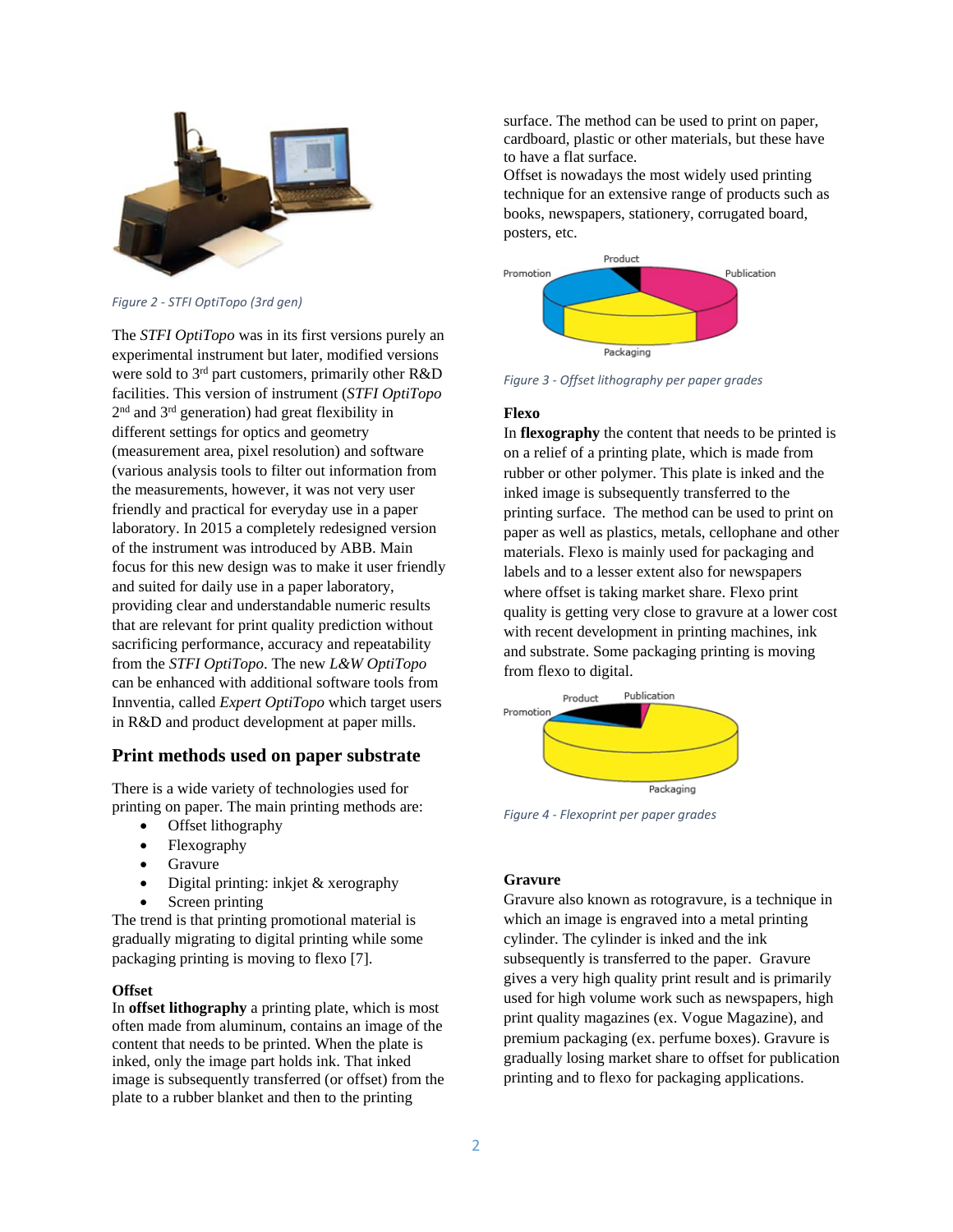

*Figure 5 ‐ Rotogravure per paper grades*

### **Digital printing**

Digital printing can be done in various ways. Two technologies dominate the industry:

- **Inkjet** In an inkjet printer the image that needs to be printed is created by small droplets of ink that are propelled from the nozzles of one or more print heads. Inkjet is economical for short run publications such as photo books or small runs of books.
- **Xerography** In xerographic printers, such as laser printers, the image that needs to be printed is formed by selectively applying a charge to a metal cylinder called a drum. The electrical charge is used to attract toner particles. These particles are transferred to the media that is being printed on. Laser printers are not only used in offices but also for small run printing of books, brochures and other types of document**.**

In 2009 both techniques jointly accounted for about 15% of the total volume of print. Digital printing is increasingly utilized for print jobs that were previously printed using offset, flexo or screen printing.



*Figure 6 ‐ Digital printing per paper grades*

#### **Screen printing**

As its name implies, this printing technique relies on a screen, which is a woven piece of fabric. Certain areas of this mesh are coated with a non-permeable material. In the remaining open spaces ink can be pushed through the mesh onto a substrate. The advantage of screen printing is that the surface of the substrate does not have to be flat and that the ink can adhere to a wide range of materials, such as paper, textiles, glass, ceramics, wood, and metal.

Increasingly screen printing is being replaced by digital printing.

## **Importance of substrate topography for different print methods.**

Most sensitive to small scale variations and micro craters in the paper are the printing methods rotogravure and flexo, both methods predominantly used in packaging grades. Poor ink transfer to substrate cause uncovered area (UCA), missing dots and mottling.

### **Uncovered area (UCA)**

As the name suggests, UCA:s are areas which are supposed to be covered by ink but which are not. The cause for UCA:s can be that the paper does not accept the ink because of local variations in the surface topography. The area of UCA:s is generally found within the range 0.04-0.9 mm<sup>2</sup>

The influence of the surface roughness on the occurrence of UCA:s has been studied on a more detailed level by Barros et al. [5]. These researchers characterized the surface profile on 14 commercial liner boards using the Opti-Topo technique. The acquired surface profile was frequency analyzed. The best relationship between the occurrences of UCA:s and the variance in surface profile was found within the wavelength ranges 0.125-0.25 mm, 0.25-0.50 mm and 0.5-1.0 mm. These wavelength ranges corresponds to typical equivalent diameters of the UCA:s



*Figure 7 ‐ Example of Uncovered Area defects*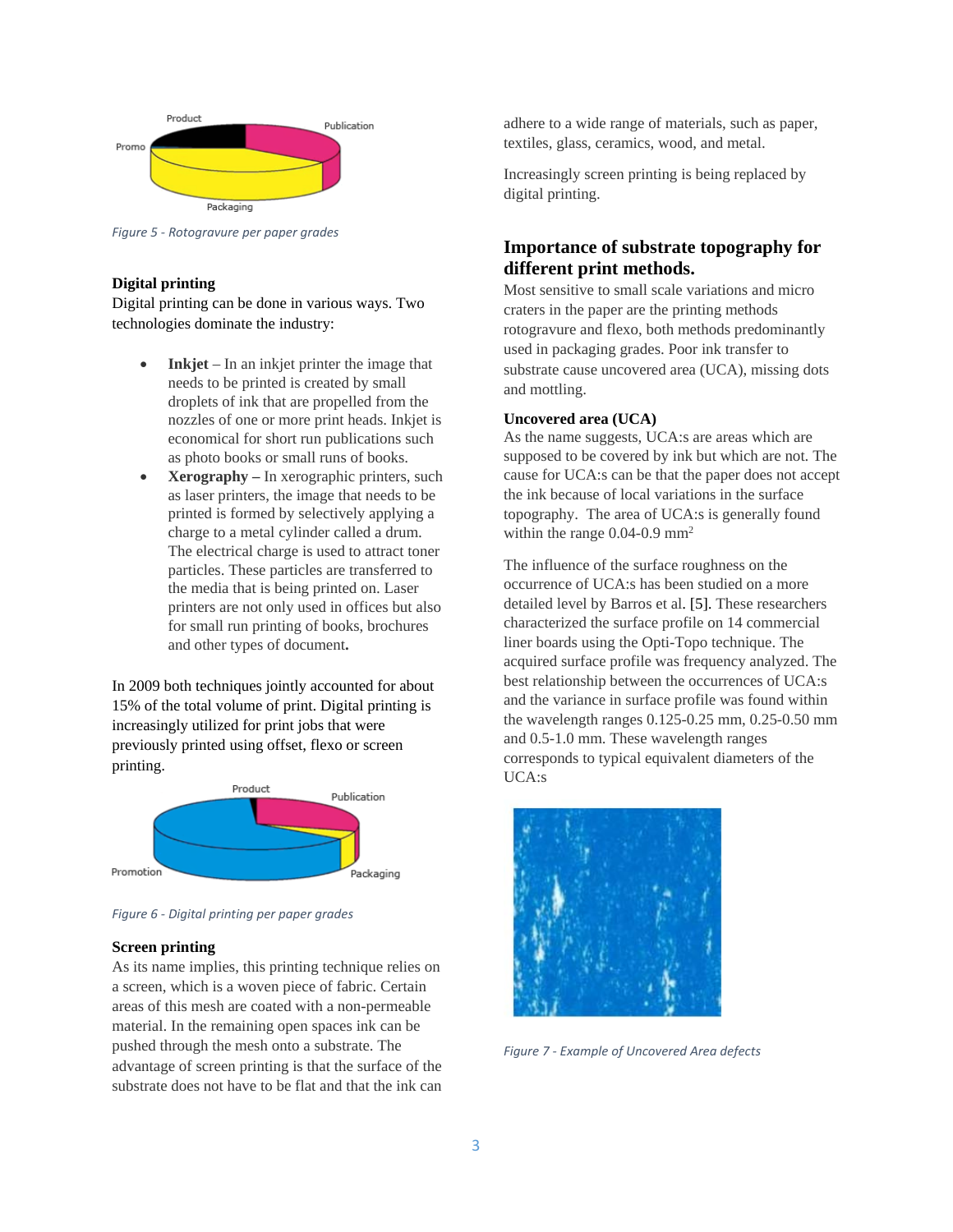### **Missing Dots**

When the printing roll passes over a crater in the paper it can cause a "missing dot" where the ink is not released from the print roll [9]. Depth of craters causing missing dots will vary between paper grades and printing methods, hence the measurement must be able to identify a range of crater depths.



*Figure 8 ‐ Crater causing a missing dot*



*Figure 9 – Example of Missing Dots defects*

## **Mottle**

Mottle is a printing defect characterized by a spotty, non-uniform appearance in solid printed areas [8]. Different print characteristics have different types of mottle: there is a density mottle, a gloss mottle, or a color mottle, depending on what aspect is being affected. All forms of mottle are typically the result of non-uniform ink absorbency across the surface of the paper which can be caused by small scale variation in surface topography.



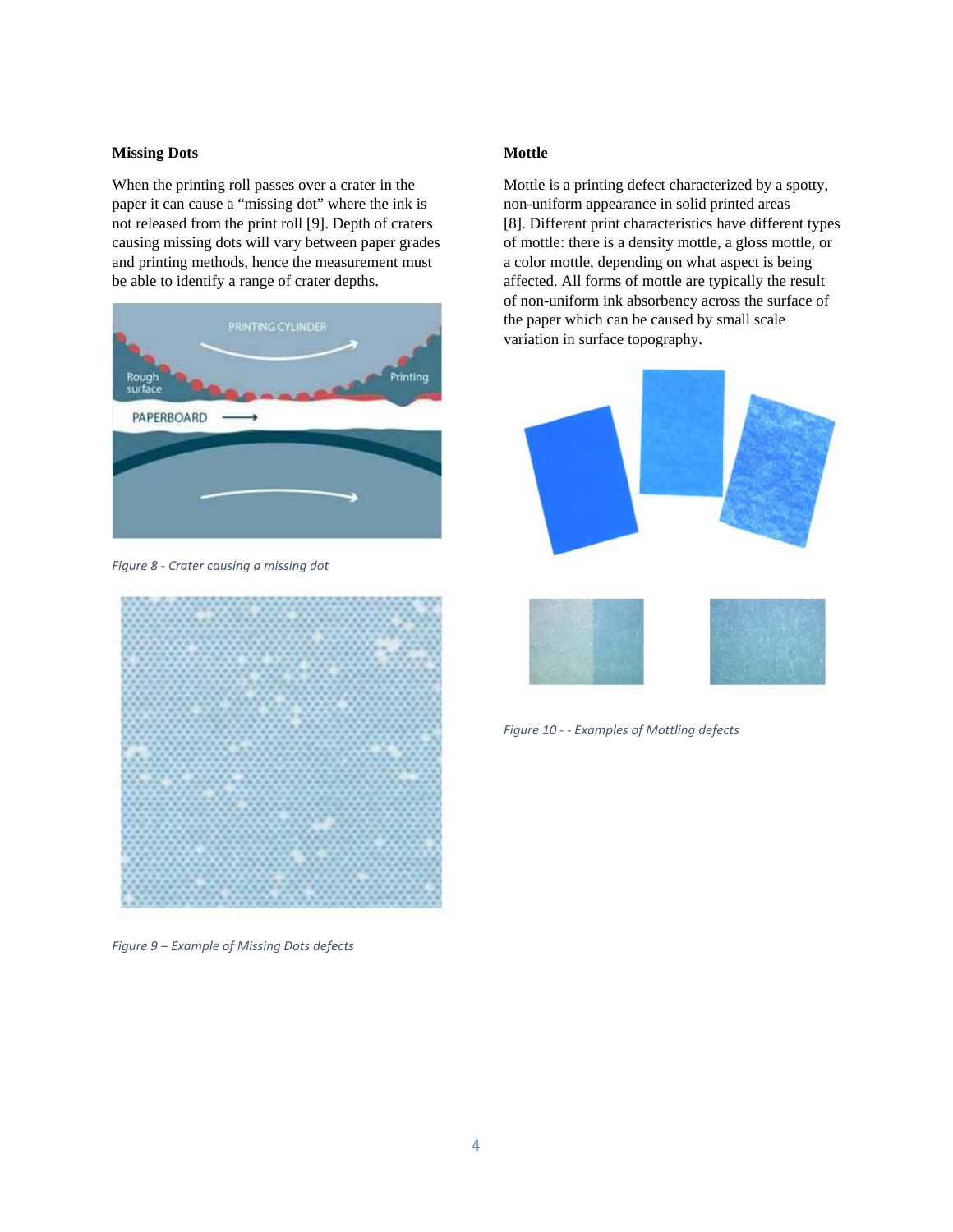## **Theory of stereoscopic imaging with the OptiTopo method**

L&W OptiTopo is a non-contacting, optically based 3-D scanning instrument. The principle of the instrument is that, from variations between shadows and highlights induced on an object illuminated by a fully characterized light source (i.e. the position, direction and intensity of the illumination are known), it is possible to calculate the topography of that object. As an illustration, think of a sunset over sand dunes in a desert casting long shadows highlighting the topography of the landscape.



*Figure 11 ‐ Landscape with sand dunes in sunset (low angle light) highlights the topography*

The instrument utilizes a high resolution CMOS camera, high precision optics and white light directed at the sample in a low angle [5, 6]. The lamps, camera and lens are mounted on a support that allows high precision alignment of all components and also blocking out exterior light to ensure reliable and repeatable measurements. Focus is automatically maintained independent of the sample thickness.

The measured surface with an area of  $\sim 1000$ mm<sup>2</sup> (32 x 32 mm) is captured with two photos where the sample is illuminated with low angle light, one picture with all light coming from right side and one with all light coming from left side. These two pictures are then combined and filtered to create a "gradient map", in the second step the gradient map is filtered to obtain the "height map" [1, 2] followed by a third filtering step to eliminate the influence of large scale variations in the image coming from wrinkles, buckling, waviness etc.

The measurement sequence takes 8-10 second for each sample



*Figure 12 ‐ Stereoscopic photography* 





#### **OSD-value**

An FFT-analysis is used on the height map to calculate the variations of height differences in different groups of wavelengths. The instrument is capable of separating 64 wavelength groups but for practical purposes in the standard version of the instrument this is filtered down to 10 groups in the range from 0,016 mm to 16 mm. In the "expert version" of instrument all 64 groups are available for analysis.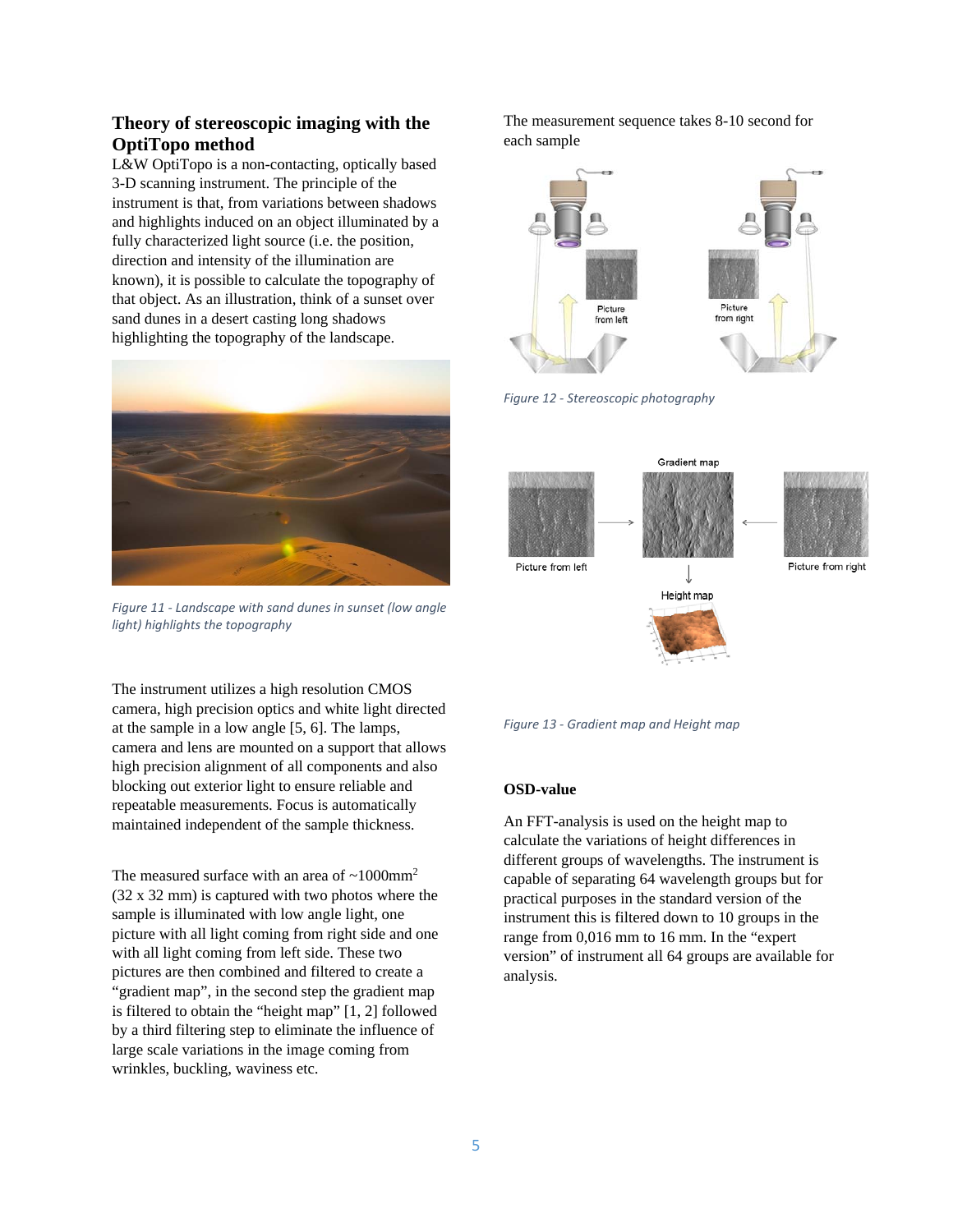

*Figure 14‐ Mathematical characterization of surface* 



SMALL scale variations MID scale variations LARGE scale variat

*Figure 15‐ Result after 2 dimensional FFT analysis. Variations in topography are divided into small scale, mid‐ scale and large scale variations*

Each wavelength group, is named sv1- sv10 and the instrument use group sv3-sv5 (small scale surface variations) to calculate OSD-value (OptiTopo Surface Deviation), which has shown best correlation to results from test prints.

#### **Crater value**

From the height map the instrument can identify craters in the paper surface. Different thresholds can be set to search for craters of various depths in the interval 0.3 µm to 10 µm. Every measurement can report the presence of three different crater depths, where the reported value is the percentage of measured surface containing craters deeper than the selected threshold.



*Figure 16 ‐ Crater threshold 1.5um* 



*Figure 17 ‐ Crater measurement on the same sample with three different thresholds*

Crater value that is measured in the range of 1% to 10% has shown most relevance and correlation to print defects such as missing dots or uncovered area



*Figure 18‐ Craters below a certain depth can cause missing dots*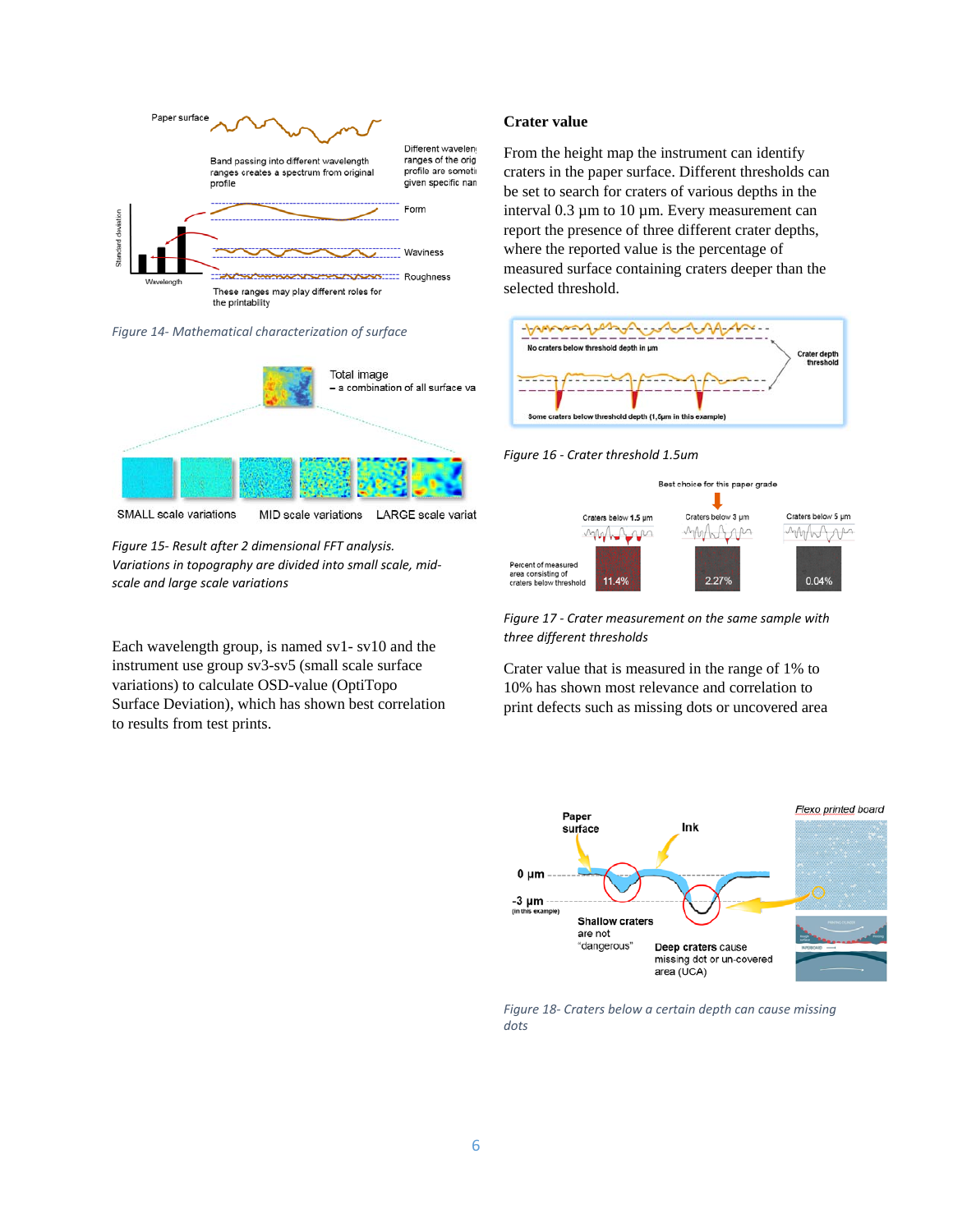

*Figure 19 ‐ Missing dots in test print matches the craters identified by OptiTopo*

## **Earlier case studies**

Innventia has over a period of 10 years provided a service to the global pulp and paper industry to measure paper samples with the OptiTopo method and compared results with test prints or simulations of print methods. More than 300 such case studies have been performed by Innventia. Following three examples comes from de-identified case studies made by Innventia.

### **Case study 1 – Missing Dots**

In this case study a customer submitted 19 samples of double coated board. The print method that was used was full scale rotogravure and the test print was Cyan 25%. After the test print the missing dots were counted in a microscope. Samples were measured with the OptiTopo and PPS methods before the test print. In this test the OptiTopo method gave a relatively good prediction of missing dots where the PPS value did not correlate well.



*Figure 20 ‐ Case study 1 ‐ counting missing dots in microscope [10].*



*Figure 21 ‐ Comparison between PPS and optical topography crater measurement versus missing dots [10]*

### **Case study 2 – Improved top ply printability after machine rebuild**

In this case study a customer experienced problems with Uncovered Area (UCA), mottling and wet-inwet printing on a white-top liner grade. Printability problems were severe enough to justify a machine rebuild of the press section with the goal to improve paper surface properties for better print result. The customer was recommended by machine supplier to invest in a "reversed forming concept", where the white-top side face a polished steel roll in a nip before leaving the press section. This is in effect a form of press section calendering which reduces the surface roughness in finished paper.

Innventia made a case study to verify print result and paper surface properties before and after machine rebuild. Test print were performed in a full scale flexo print and paper samples were tested with the OptiTopo and PPS methods (before and after machine rebuild). Test print after machine rebuild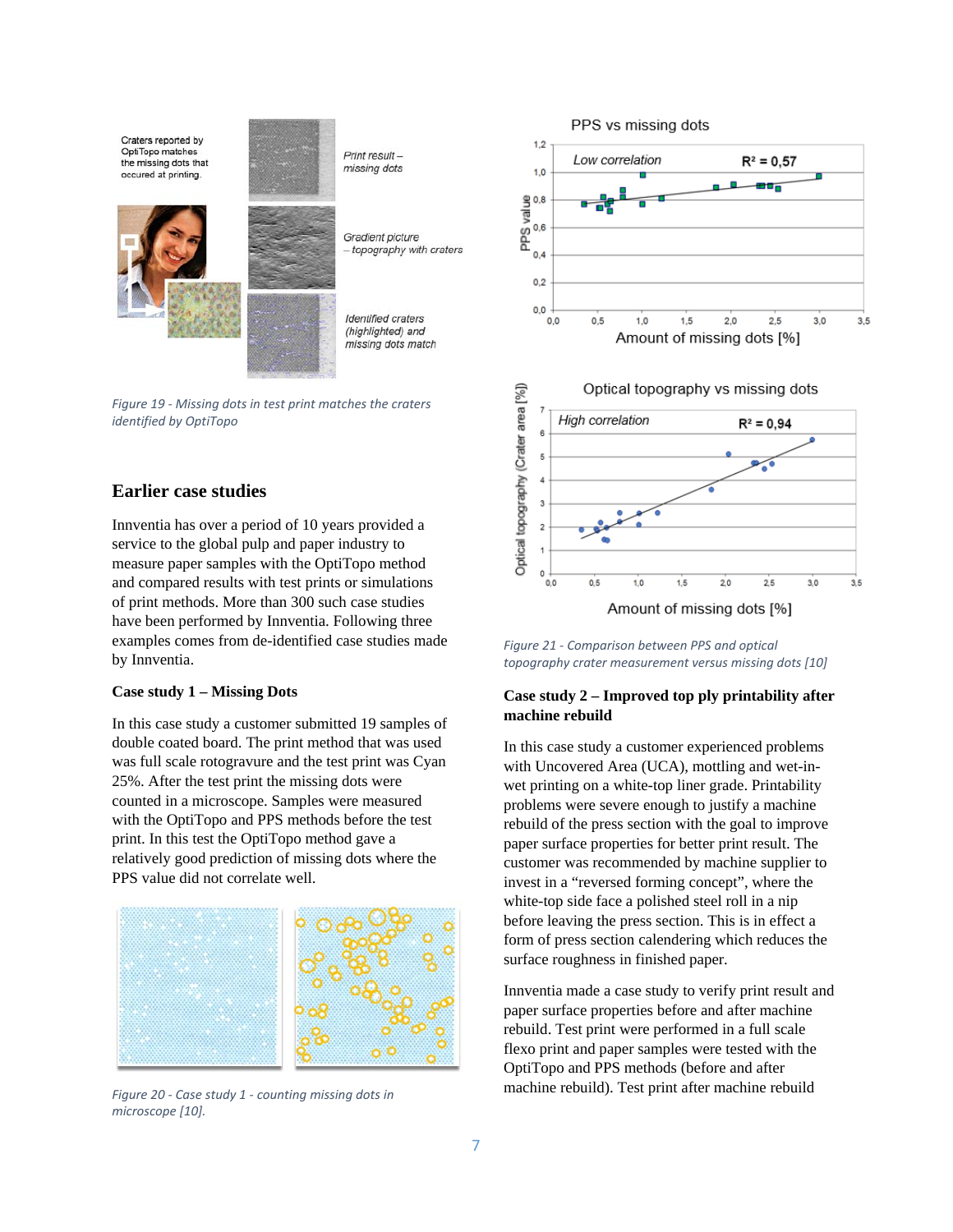gave reduced print mottle, reduced UCA and improved wet-in-wet printing.

In this test the crater measurement with the OptiTopo method showed a significant reduction after machine rebuild. The -5µm craters were reduced by 85%, from 5.2% to 0.8% of total surface corresponding well with the much improved print result and also clearly visible smoother surface in gradient images captured by the OptiTopo method.

The PPS method could not identify this big improvement in surface structure (reduction less than 10%).



*Figure 22 ‐ Example of reduced mottling and UCA after machine rebuild. [10].*



*Figure 23 ‐ PPS could not identify the improved surface wheras OptiTopo clearly measured a difference before and after [10]*

### **Case study 3 – Predict mottling**

In this case study a customer submitted 6 sets of samples of coated liquid board. The print method used was full scale flexoprint and test print was Cyan 100% (full tone). Mottle was measured with the instrument "Mottling Expert" [8] from Innventia.

Samples were measured with the OptiTopo (OSD value), Bendtsen and PPS methods in unprinted areas after the test print. In this test the OptiTopo method gave a relatively good prediction of mottle value where neither Bendtsen nor PPS value did not correlate well.



*Figure 24 ‐ Case study where OptiTopo proved to be better compared to air leak methods at predicting mottle value [10].*